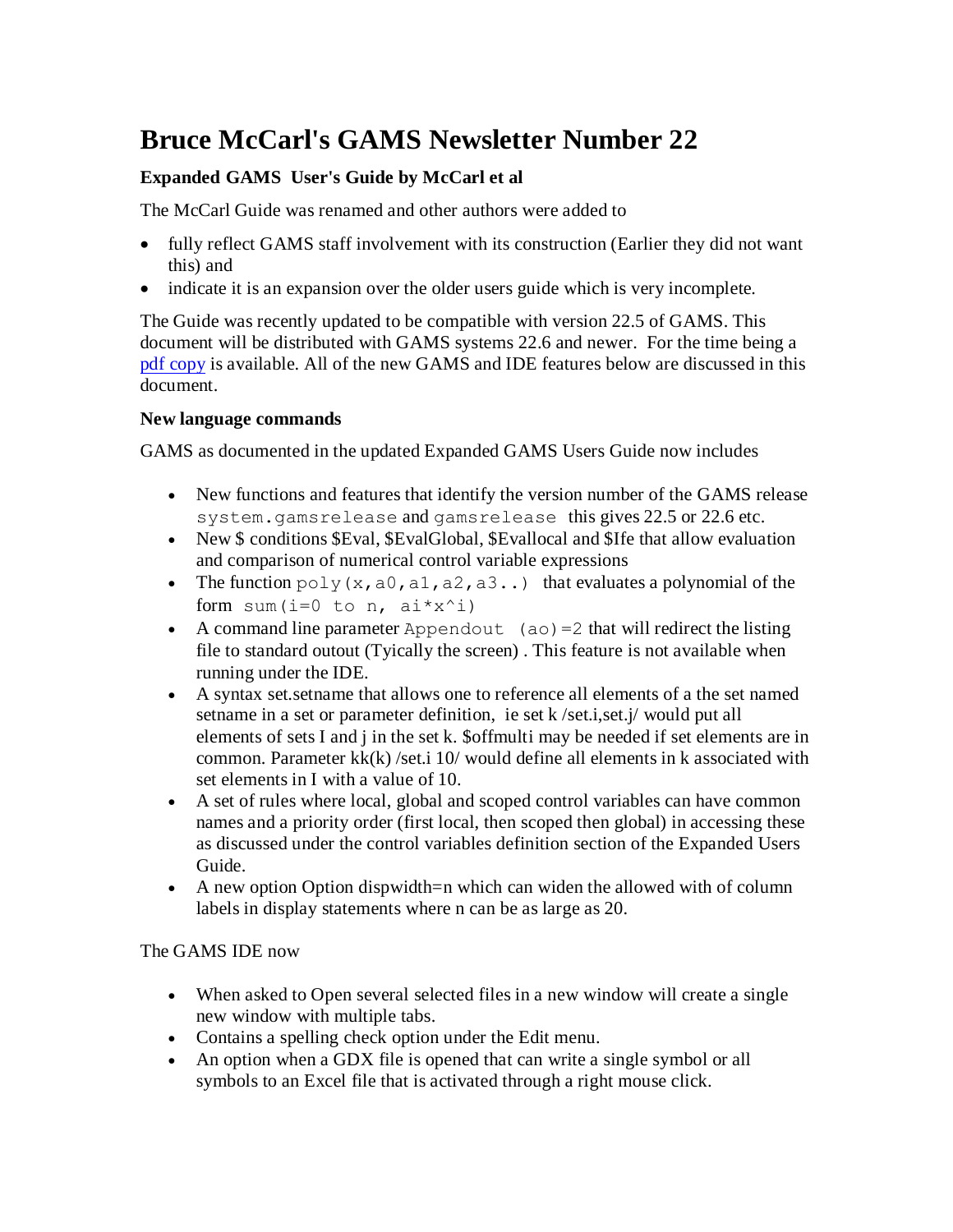Some new library models are also included

## **Solvers**

A couple of new solvers are present

- **AlphaECP:** A solver for mixed integer non-linear problems that is an implementation of the Extended Cutting Plane method by Tapio Westerlund and Toni Lastusilta from Abo Akademi University, Finland. It requires the presence of a licensed MIP solver.
- **COINBONMIN:** A Basic Open-source Nonlinear Mixed INteger programming solver that provides an implementation of an NLP-based branch-and-bound algorithm, an outer-approximation decomposition algorithm, an implementation of Quesada and Grossmann's branch-and-cut algorithm, and a hybrid outerapproximation based branch-and-cut algorithm.
- **LINDOGLOBAL:** A Global Optimization Solver from Lindo Systems, Inc. that finds proven optimal solutions to non-convex mixed integer non-linear problems. Use requires a license for GAMS/CONOPT. The size of a model solved is limited to 2,000 equations and 3,000 variables.

Some new options were added to C**ONVERT:**

- **NLP2MCP** that reformulates a non-integer program as a mixed complementarity problem (MCP)
- **AmplNLC** that converts a model into C code for evaluating objectives, constraints, and their derivatives.
- **Jacobian** that creates a GDX file containing the basic model data (matrix, initial point, evaluation of constraints at initial point and bounds)
- **LindoMPI** that creates an MPI file which is readable by Lindo.

# **Linear Interpolation code**

Tom Rutherford recently wrote up a GAMS code illustrating how to do linear interpolation of input data. It is at [http://www.mpsge.org/interpolate.htm.](http://www.mpsge.org/interpolate.htm) Tom also has other utilities available at<http://www.mpsge.org/inclib/tools.htm> .

## **Shademap**

Uwe Schneider just released what he calls **GAMS - [SHADEMAP](http://www.uni-hamburg.de/Wiss/FB/15/Sustainability/schneider/shademap/GAMS_to_Shademap.htm)** which is a GAMS callable tool for shading or coloring regions of simple maps during a GAMS run using GAMS generated results. The interface links to SHADEMAP which was created by [Mark Horridge.](http://www.monash.edu.au/policy/jmh.htm) Uwe's interface is a modification of the interface developed by [Tom](http://www.gamsworld.org/mpsge/debreu/shademap/index.html)  [Rutherford .](http://www.gamsworld.org/mpsge/debreu/shademap/index.html) Uwe's interface is available at **[http://www.uni-](http://www.uni-hamburg.de/Wiss/FB/15/Sustainability/schneider/shademap/GAMS_to_Shademap.htm)**

**[hamburg.de/Wiss/FB/15/Sustainability/schneider/shademap/GAMS\\_to\\_Shademap.h](http://www.uni-hamburg.de/Wiss/FB/15/Sustainability/schneider/shademap/GAMS_to_Shademap.htm) [tm](http://www.uni-hamburg.de/Wiss/FB/15/Sustainability/schneider/shademap/GAMS_to_Shademap.htm)** .

# **GTREE: An IDE replacement**